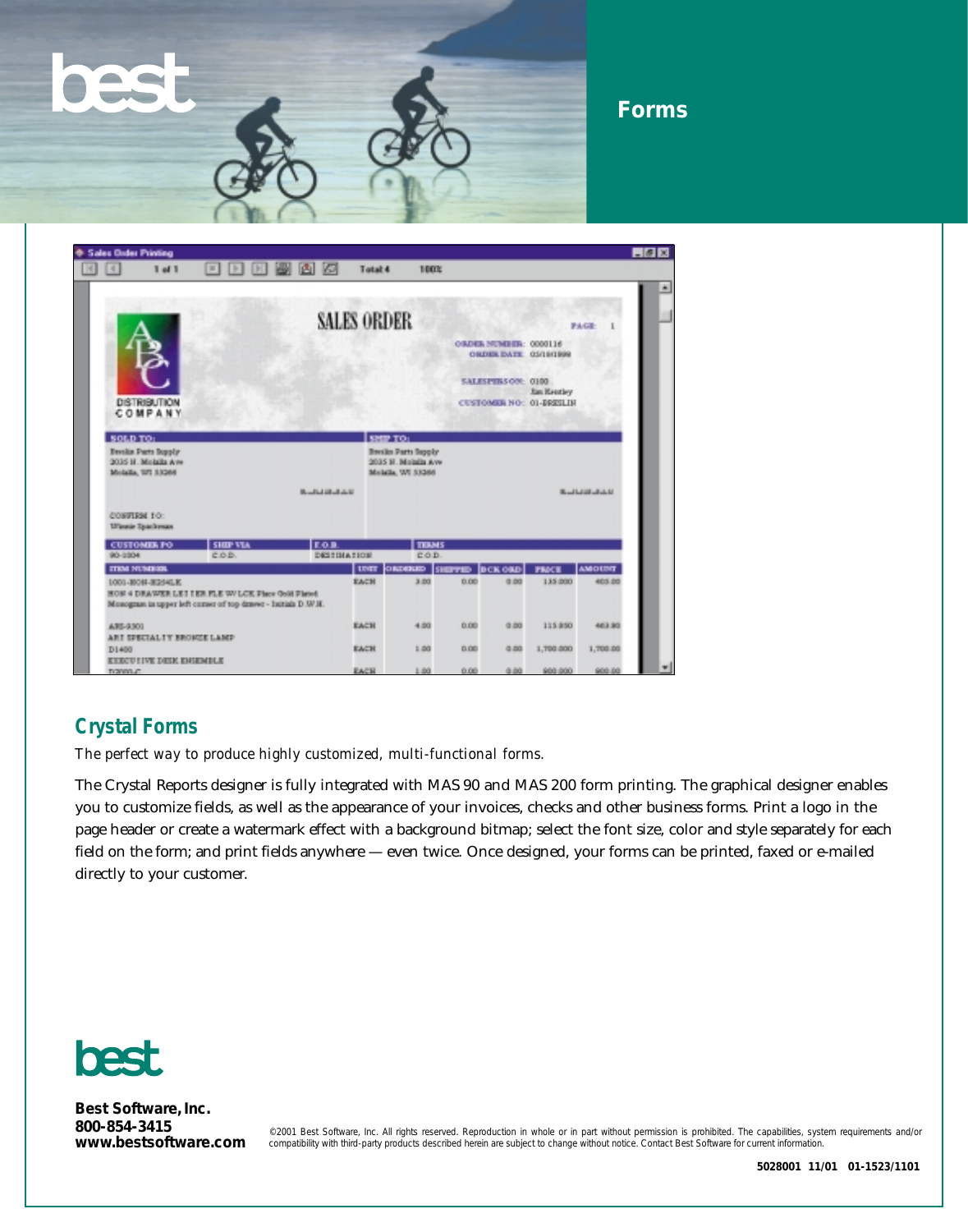# **Reporting Capabilities**

# **MAS 90**

# **MAS 200**

**Client/Server Client/Server for SQL Server**

**Need to e-mail an account status to a customer? Crystal Reports is the tool to use.**

**Need to provide an end-of-quarter balance sheet to your stockholders? FRx software can handle that.**

**Need a quick report to indicate how close you are to meeting your sales goals? Report Master can provide it.**

**Whether it's quick status information or a presentation-quality report, MAS 90 and MAS 200 have the reporting tools that you need. Providing multiple levels of standard and custom reports, the application can give you virtually any report you need to run your business.**

#### **REPORTING OPTIONS:**

- **Standard Reports**
- **Custom Reports** 
	- **Crystal Reports Software**
	- **Report Master**
- **Financial Reporting**
	- **FRx Desktop**
	- **General Ledger Custom Financials**
	- **F9 Spreadsheet-Based Financial**
	- **Reporting Application**
- **Custom Forms** 
	- **Crystal Laser Forms**

|                   | <b>BUDGET &amp; HISTORY REPORT</b> |                                | ABC Distribution and Service Co. |                         |  |  |
|-------------------|------------------------------------|--------------------------------|----------------------------------|-------------------------|--|--|
| <b>ACCOUNT</b>    | <b>DESCRIPTION</b>                 | 1988<br><b>ACTUAL POSTINGS</b> | 1988<br><b>CURRENT BUDGET</b>    | 1997<br>ACTUAL POSTINGS |  |  |
| 515-00-03         | <b>Budding maintenance</b>         |                                |                                  |                         |  |  |
|                   | <b>BEGINNING BALANCE:</b>          | œ                              |                                  | .08                     |  |  |
|                   | PERIOD 1:                          | 713.12                         | 600.00                           | 525.95                  |  |  |
|                   | PERIOD <sub>2</sub>                | 739.25                         | 600.00                           | 562.77                  |  |  |
|                   | PERIOD 3:                          | 734.66                         | 600.00                           | 57403                   |  |  |
|                   | PERIOD 4:                          | 748.35                         | 700.00                           | 585.51                  |  |  |
|                   | PERIOD 5                           | 1,275.50                       | 700.00                           | 597.22.                 |  |  |
|                   | PERIOD 6:                          | .00                            | 700.00                           | 507.22                  |  |  |
|                   | PERIOD <sub>7</sub>                | œ                              | 700.00                           | 615.14                  |  |  |
|                   | PERIOD &                           | dó.                            | 700.00                           | 627.44                  |  |  |
|                   | PERIOD 9:                          | 80                             | 700.00                           | 639.98                  |  |  |
|                   | <b>FERIOD 10:</b>                  |                                | 700.00                           | 646.38                  |  |  |
|                   | <b>FERIOD 11:</b>                  | ao<br>ao                       | 700.00                           | 659.32.                 |  |  |
| <b>PERIOD 12:</b> |                                    | 80                             | 800.00                           | 685.69                  |  |  |
|                   | TOTAL/END BAL:                     | 4,192.68                       | 8,280.00                         | 7,316,67                |  |  |

## **Standard Reports**

*Just what you need when you're in a hurry and need to produce a report with a professional look.*

Standard pre-designed reports are available straight out of the box in each MAS 90 and MAS 200 module. You can quickly customize the appearance of the reports with the Report Format Maintenance function. Select the font size, color and style for the body of reports and add up to two types of bitmaps. This can enable you to print a logo in the page header or create a watermark effect with a background bitmap. With standard reports, you can also format headers and footers to specify the positions of specific fields.

Using the report format maintenance function, you have the option of selecting graphical output (to a laser printer) or the basic format (on a dot matrix printer). Found on the Library Master module utilities menu, this function allows you to create a custom report format for each specific company. Each module contains a wide selection of standard reports. Included among the reports pre-defined in various modules are General Ledger Detail by Source, Monthly Trend, Customer Sales Analysis, Estimated Cash Flow Analysis, Inventory Turnover, and Benefit(s) Accrual. A full list of reports can be found on the individual module specification sheets.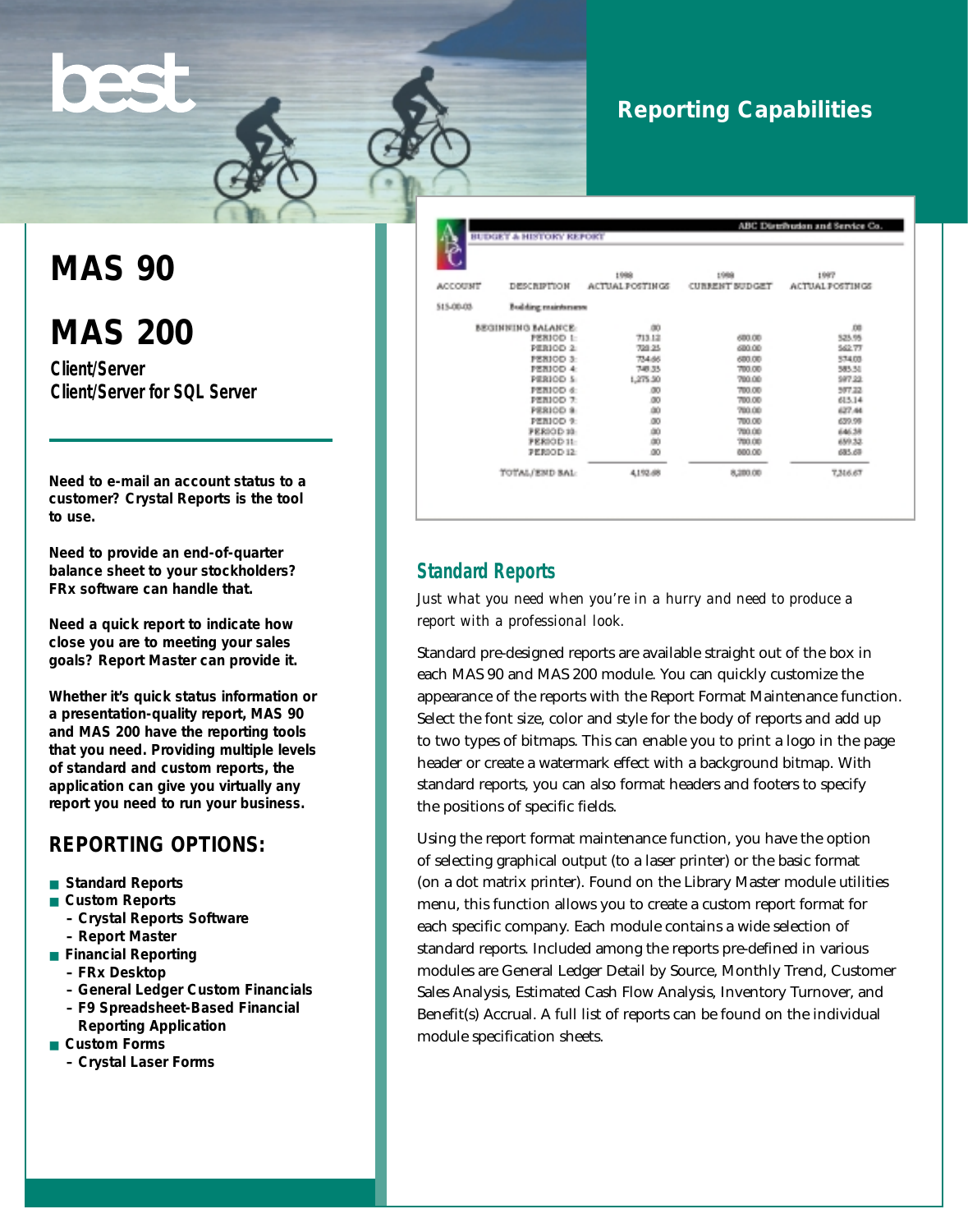# **Custom Reports**

## **Design reports that reflect your unique business needs.**

Two built-in report writers enable you to design customized reports from virtually any MAS 90 or MAS 200 data file. By simply selecting the information that you want printed, you can create reports once and run them again at any time. You also have the option of automatically running reports, a feature that enables you to run a report from a batch or script file. With the Library Master Report Manager feature, reports can be placed on a custom menu in each module for quick access. Reports can also be imported and exported, enabling you to transfer them between installations.



#### **Crystal Reports**

*The ideal tool when you need publication-quality reports, checks, invoices and more.*

Crystal Reports is a powerful Windows report writer that allows you to create meaningful, real-time reports quickly and easily. You can use sample reports straight out of the box or modify them to suit your needs, then save and run them anytime.

Wizards can walk you through the steps to easily modify a base report. Select the font type, size and text color, enhance the layout by applying lines, borders and shading, and further enrich your reports with embedded pictures, diagrams and logos. Using tables, cross-tabulations or one of 12 graph styles, you can clearly communicate your accounting information. You can even create reports with drill-down capabilities. If you need to create a report from scratch, wizards (called Experts) guide you through the report process from start to finish. You can run your reports at pre-determined times, even unattended.

Via the open database connectivity (ODBC) driver, Crystal Reports has direct access to MAS 90 or MAS 200 data. The ODBC driver also provides read-only access to MAS 90 or MAS 200 data for other applications, including Microsoft Word, Excel and Access software. This can allow your accounting information to be easily transferred for use in other applications and report writers.

# **Report Master**

*Perfect for those times when speed of access to your data is the top priority.*

Now management decisions can be made at a moment's notice, thanks to the speed and accuracy with which Report Master can produce meaningful reports. A sophisticated, full-featured report writer that allows you to easily create customized management reports that are tailored to your specific needs, the Report Master is an integral part of the MAS 90 and MAS 200 library of applications, and is embedded in the Library Master module. While each module already produces a myriad of informative management reports, Report Master allows you to design additional custom reports using data from virtually any data field within a MAS 90 or MAS 200 module. With the ability to print or display to the screen, Report Master also enables you to save to a file and export to popular spreadsheet and database formats.